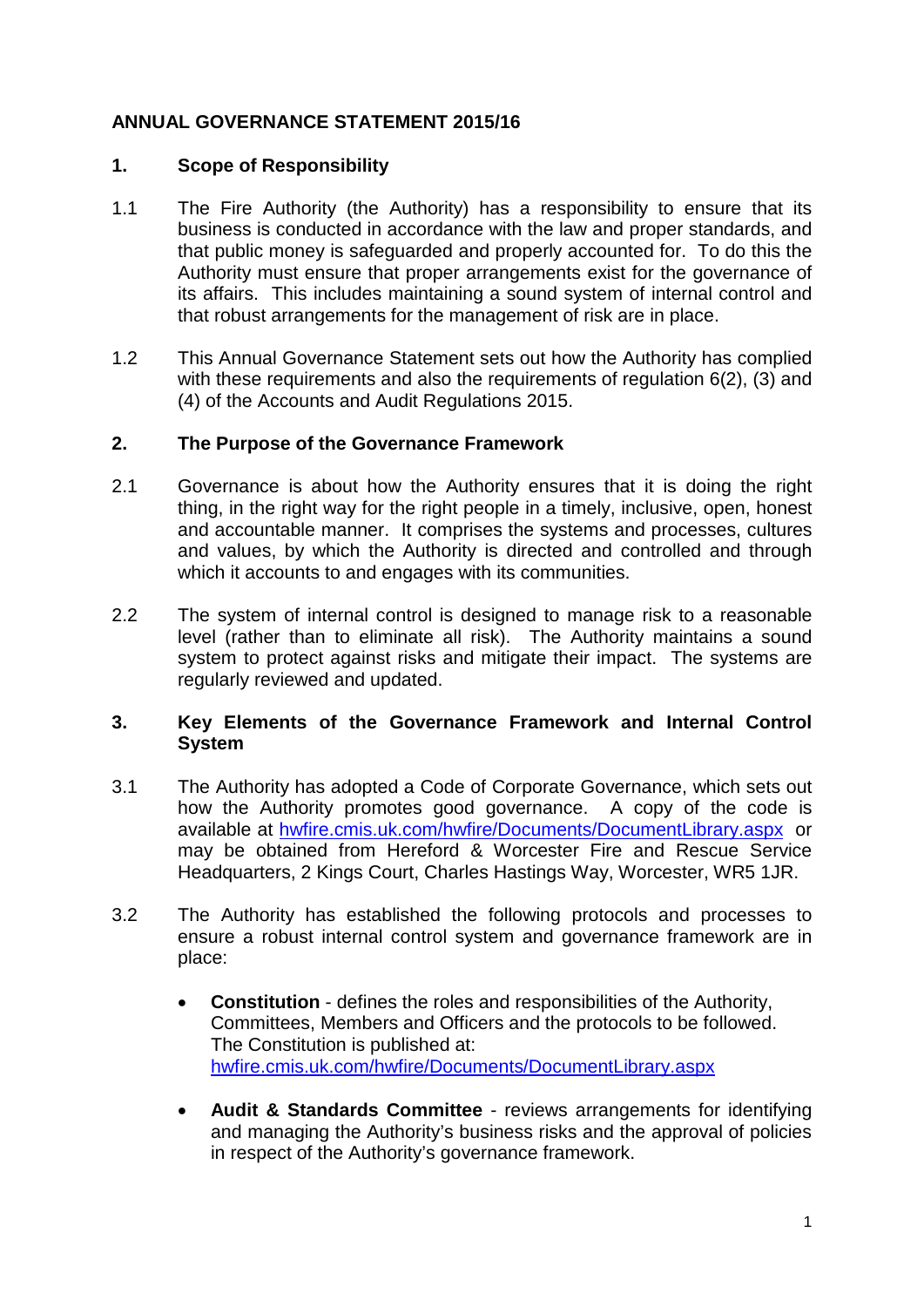- **Monitoring Officer** provides advice on the scope of the powers and responsibilities of the Authority. The Monitoring Officer has a statutory duty to ensure lawfulness and fairness of decision making and also to receive allegations of breaches of the Code of Conduct by Authority Members.
- **Chief Financial Officer (Treasurer)** ensures the sound administration of the financial affairs of the Authority, as required by the statutory duties associated with s.151 of the Local Government Act 1972, the Local Government Finance Act 1988 and the Accounts and Regulations 2011.
- **Ethical Framework and Code of Conduct** in place for all staff and familiarisation is included in the local induction.
- **Members' Code of Conduct and Registers of Interests** a local Code of Conduct for all Members has been agreed by the Authority and a Register of Financial Interests for each Member can be viewed on the profile pages at <https://hwfire.cmis.uk.com/hwfire/AuthorityMembers.aspx>
- **Whistleblowing Policy** in place for receiving and investigating complaints from staff and/or contractors.
- **Complaints System** in place for receiving and investigating complaints from the public. The procedure is published at [www.hwfire.org.uk/your](http://www.hwfire.org.uk/your-right-to-know/comments-and-complaints/)[right-to-know/comments-and-complaints/](http://www.hwfire.org.uk/your-right-to-know/comments-and-complaints/)
- **Fire Authority Annual Report** (Corporate Plan) incorporates the annual performance of the Authority, the future outlook and objectives for the forthcoming year in addition to performance over the previous year. The Report is published at [www.hwfire.org.uk/your-right-to](http://www.hwfire.org.uk/your-right-to-know/our-publications/)[know/our-publications/](http://www.hwfire.org.uk/your-right-to-know/our-publications/)
- **Performance Management Framework** measures the quality of service for users ensuring that it is delivered in accordance with the Authority's objectives and best use of resources.
- **Risk Management Strategy ensures that the Authority identifies** strategic risks and applies the most cost effective control mechanisms to manage those risks.
- **Business Continuity Plan** incorporates the risk management system.
- **Strategic Risk Register** identifies controls to mitigate inherent identified risks and is monitored on an on-going basis with exception reporting to the Senior Management Board and to the Audit & Standards Committee.
- **Departmental Risk Registers** reviewed throughout the year.